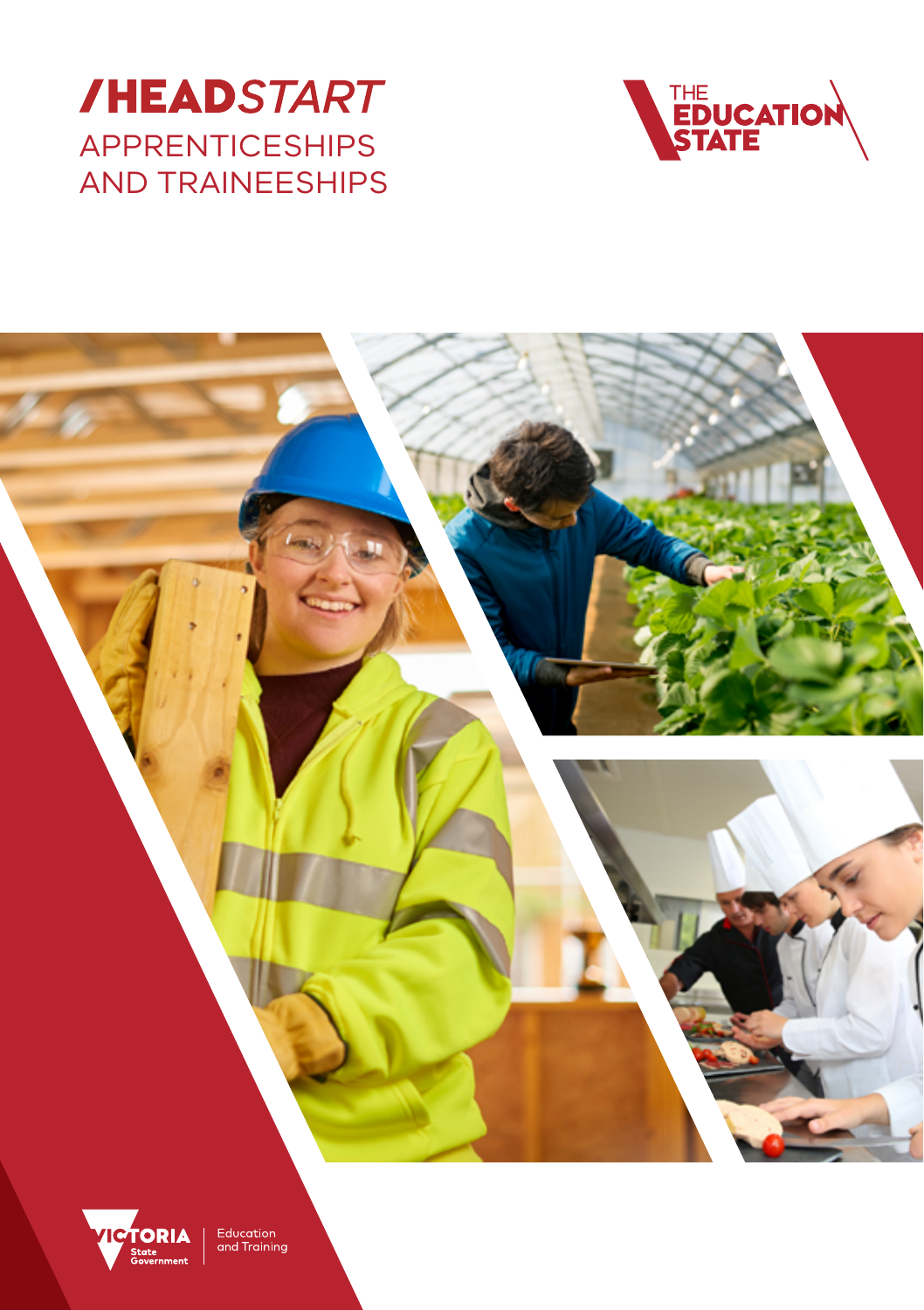## **If you're considering pathways to the workforce, it can be daunting to know where to start. Apprenticeships and traineeships are great options leading to future employment outcomes and pathways to further training and development.**

Head Start provides students with the opportunity to start or complete their apprenticeship while keeping their pathways options open. Students gain valuable employment experience and learn new skills and get paid while completing their secondary school certificate.

## **STUDENTS**

Get a Head Start on their career while gaining their high-school qualification. Benefits include:

- Undertake a traineeship or apprenticeship aligned with your career goal.
- Complete your VCAL or VCE certificate, with a flexible school program.
- Earn wages while learning
- Increase time spent in the workplace each year
- Work with employers with real career opportunities
- Undertake industry training with quality TAFEs and training providers.
- Receive ongoing support from a Head Start Coordinator.
- Receive a tailored Head Start Pathway Plan for each student.

## **BUSINESSES**

Get a Head Start with introductions to motivated and supported young people who are work ready and committed to starting a career in your industry. Benefits include:

- Recruitment benefits
- Financial incentives
- Employees committed to completing their apprenticeship or traineeship
- Ongoing workplace and training support provided by our Head Start Coordinator
- Personalised career pathway plans for students matched to business needs

## **SCHOOLS**

Get a Head Start with support from a dedicated Head Start team to create new career pathways opportunities based on individual student needs. Benefits include:

- Dedicated Head Start Coordinators
- Facilitated relationships with local employers and training providers
- Student centred support encompassing family, employer and school needs.
- Regular communication about student progress.
- Access to current industry information, curriculum initiatives and support to implement flexible school programs.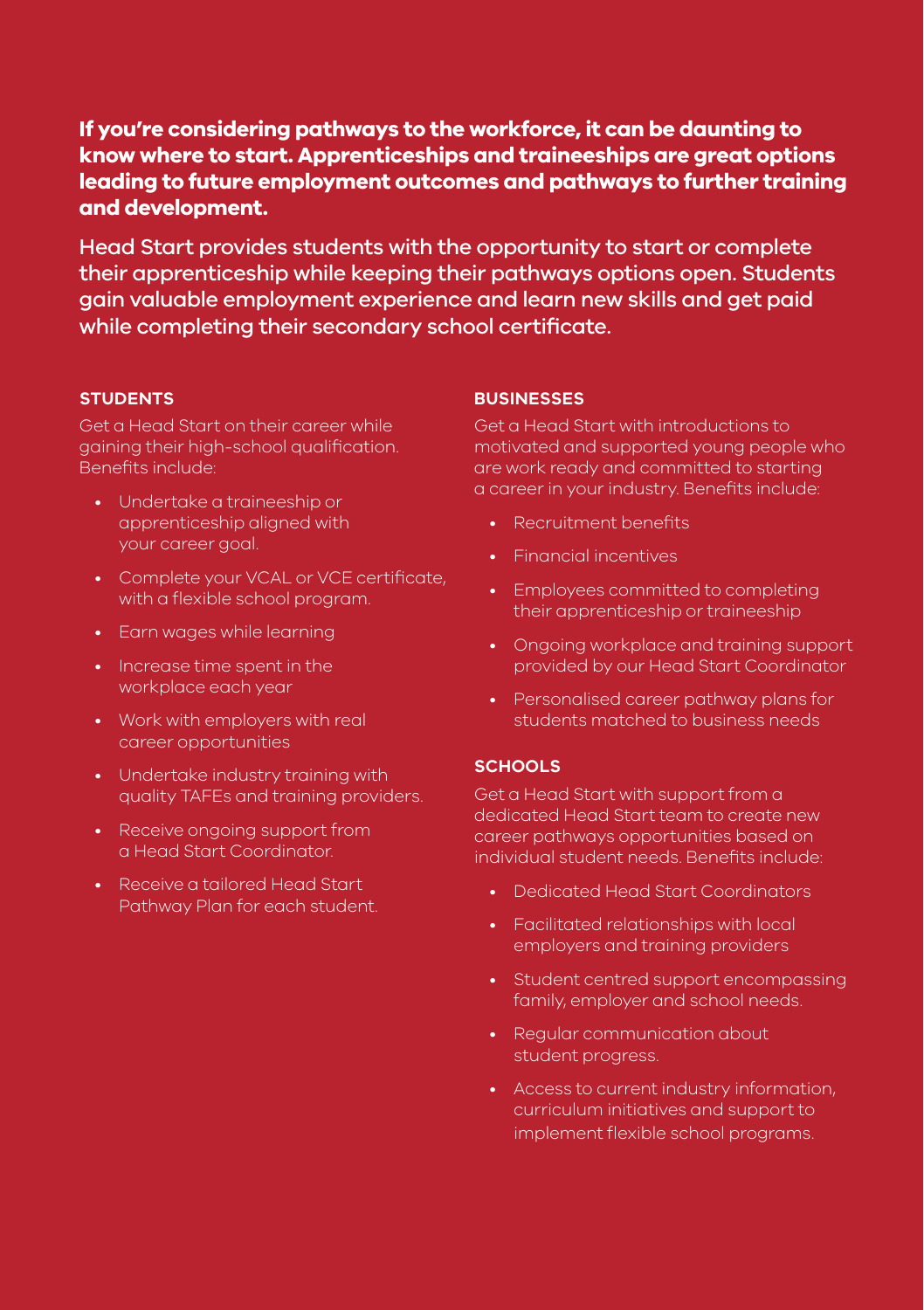# **Head Start provides students with real and valuable employment**

### **PATHWAYS AVAILABLE**

Head Start has over 30 qualifications available industries with strong future employment opportunities.



#### Building, Construction & Manufacturing Technologies

Qualifications include carpentry, plumbing, electrotechnology, civil construction, engineering, automotive and marine mechanical qualifications.



## Community Services & Health

Qualifications include early childhood education, health services, allied health, dental and community qualifications.



## Business Services

Qualifications include telecommunications technology, IT and business qualifications.



## Service Industry

Qualifications include commercial cookery, baking and hairdressing qualifications.



#### Primary Industry

Qualifications include agriculture, horticulture and arboriculture qualifications.

Not all qualifications are available in every location. Check with your local Head Start representative for more details.

#### **HEAD START**

Head Start is a Victorian Government Department of Education program for apprenticeships and traineeships co-designed with businesses for secondary school students. Head Start's goals are to allow students to spend more time doing relevant, paid, on-the-job training while completing their VCE or VCAL at school.

The program helps students to develop skills and experience that employers value giving them the best start in their career.

## Katrina Coburn - 0428 484 393

Katrina.Coburn@education.vic.gov.au

## Amy Merriman - 0499 528 772

Amy.Merriman@education.vic.gov.au

## Jonathan Simpkin - 0491 208 214

Jonathan.Simpkin@education.vic.gov.au

#### Glenn Robertson - 0429 525 329

Glenn.Robertson@education.vic.gov.au

#### Contact

[Western Heights College](https://goo.gl/maps/bWQFV5ba2yw3f951A)

E [Head.Start.Barwon@education.vic.gov.au](mailto:Head.Start.Barwon%40education.vic.gov.au?subject=)

T 03 5277 1177